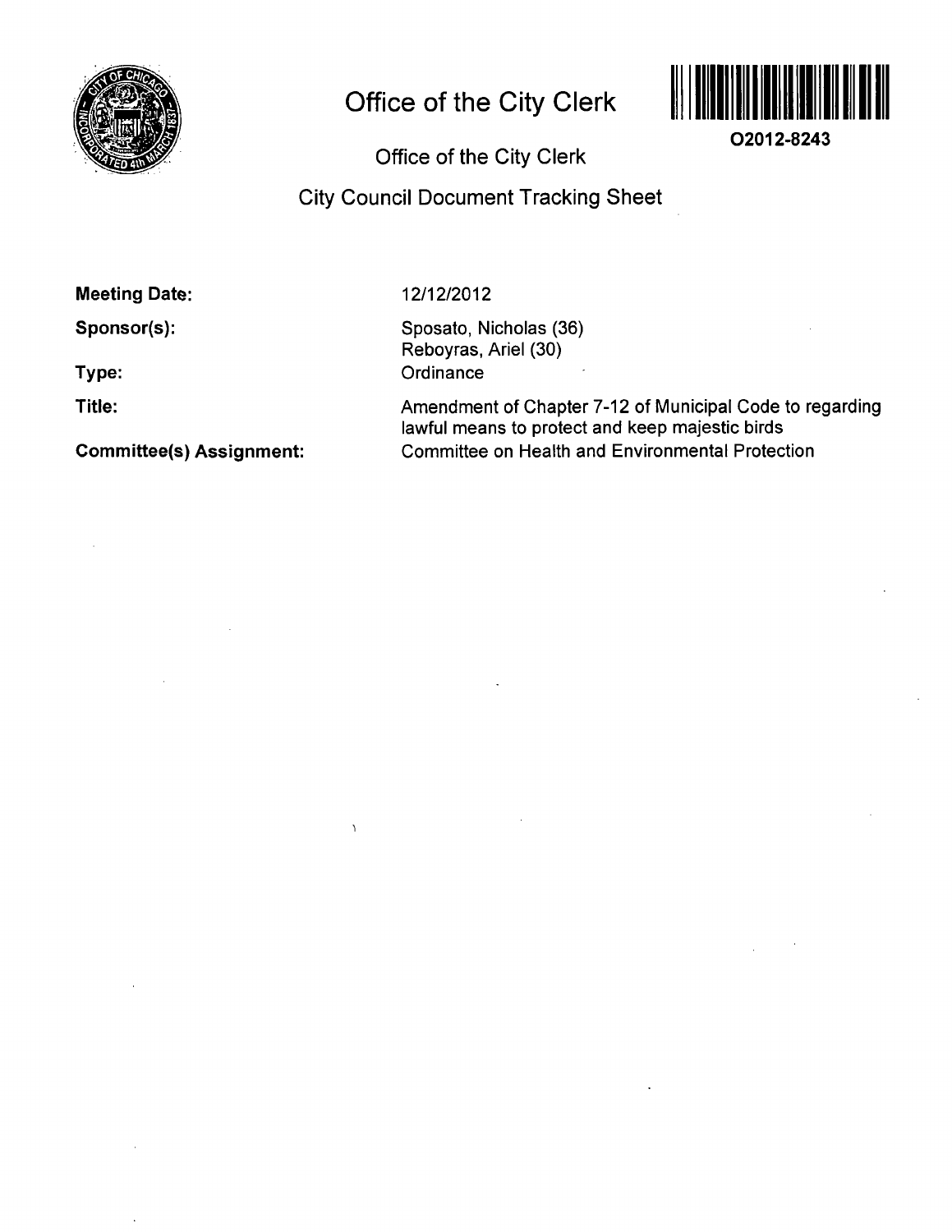#### **ORDINANCE**

WHEREAS, homing rock doves are among mankind's oldest domesticated birds, dating back to antiquity; and

WHEREAS, the great civilizations of Upper Egypt, Carthage and Rome made use of homing rock doves as the ultimate messengers in a communications network that allowed leaders to keep in touch across the vast reaches of their empires by utilizing the doves' speed, endurance and innate ability to find their way home over great distances in a very short time, a vastly superior alternative to slow-moving horses or caravans; and

WHEREAS, the use of rock doves as consummate messengers spread around the world, becoming the basis of an organized postal system in China; allowing Julius Reuters to utilize a line of pigeon posts to create a news service more than 150 years ago that still carries his name today; and providing reliable front line communications for American armed services during World War I and other conflicts, long before radios became commonplace; and

WHEREAS, the keeping of rock doves became a symbol of status and power among Kings, Princes and Nobles, leading to the development of unique architectural features on their homes and castles in Europe that became known as dovecotes; and

**WHEREAS**, in the  $19<sup>th</sup>$  Century, Belgium breeders of these valuable birds devised a system to identify their birds with a  $1/8$ <sup>th</sup> inch brass ring on their legs, stamped with a unique number, a system still used today; and

WHEREAS, the courage, speed, endurance, intelligence and ability of these doves to quickly orient themselves were the key to their survival and success as messengers, these same qualities are cultivated today by pigeon fanciers who seek to preserve the strength, beauty and integrity of the bloodlines of these consummate messenger doves; and

WHEREAS, Chicago breeders of these pedigreed rock doves seek a lawful means to protect and keep these majestic birds at their homes in enclosures called lofts that are inspected and certified on a regular basis to ensure the birds are kept in clean, sanitary and healthy conditions; now, therefore

### **BE IT ORDAINED BY THE CITY COUNCIL OF THE CITY OF CHICAGO:**

SECTION 1. The above recitals are expressly incorporate in and made a part of this ordinance as though fully set forth herein.

SECTION 2. Chapter 7-12 of the Municipal Code of Chicago is hereby amended by adding language underscored by deleting language struck through, as follows: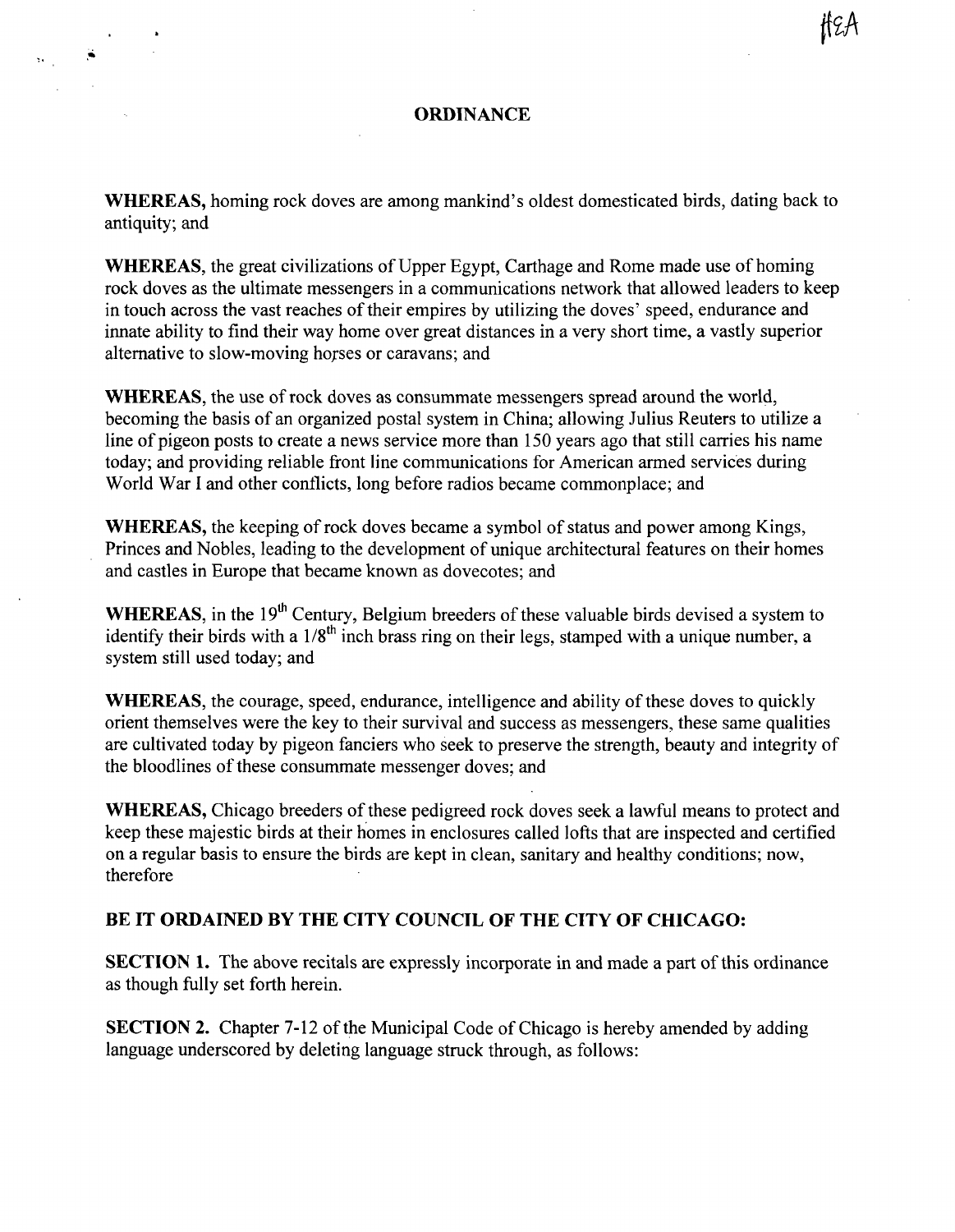## **7-12-387 Restrictions on pigeons.**

 $\ddot{\phantom{0}}$ 

(a) For purposes of this section only the following definition applies:

"Pigeon" means any live bird of the Family Columbidae.

(b) It shall be unlawful for any person to import, sell, own, keep or otherwise possess any live pigeon within any area designated as a residence district under the Chicago Zoning Ordinance. Nothing in this subsection prohibits any person from transporting a live pigeon through a residential district, if the pigeon is caged during transport and not released in a residential district.

(c) It shall be unlawful for any person to construct or maintain any coop or cote that is, or may be used for the storage, maintenance or sheltering of any live pigeon within any area designated as a residence district under the Chicago Zoning Ordinance.

(d) The provisions of subsections (b) and (c) of this section shall not apply to the keeping of pigeons as part of an exhibit at either Lincoln Park Zoo or the zoo at Indian Boundary Park.

(e) The provisions of subsections (b) and (c) of this section shall not applv when the following provisions have been met:

- 1. The owner of the pigeons is a member in good standing of a recognized national not-for-profit professional organization, or its local affiliate, that requires a minimum standard of care for the keeping and recreational use of pedigreed rock doves, homing pigeons or carrier pigeons from the species "columba livia" under currently accepted standards of pigeon husbandry and hygiene, and further, that requires members to:
	- a. Undergo a periodic certification for any enclosure (pen, cage, loft, coop, aviary, shed or other fully enclosed structure where pigeons are housed and confined) maintained by the member within the City of Chicago;
	- b. Register each and every mature pedigreed pigeon (aged 30 days or older) with the national membership organization; and
	- c. Band each and every mature pedigreed pigeon maintained by the member with the registration number assigned by the national membership organization to that pigeon.
- 2. Additional standards of care and treatment for registered pedigreed pigeons within the City of Chicago shall include:
	- a. The enclosures shall be of sufficient size and design, and constructed of such material, that it can be maintained in a clean and sanitary condition;
	- b. There shall be at least one  $(1)$  square feet of floor space in any enclosure for each mature pigeon;
	- c. All feed shall be stored in such containers as to protect against intrusion bv rodents and other vermin: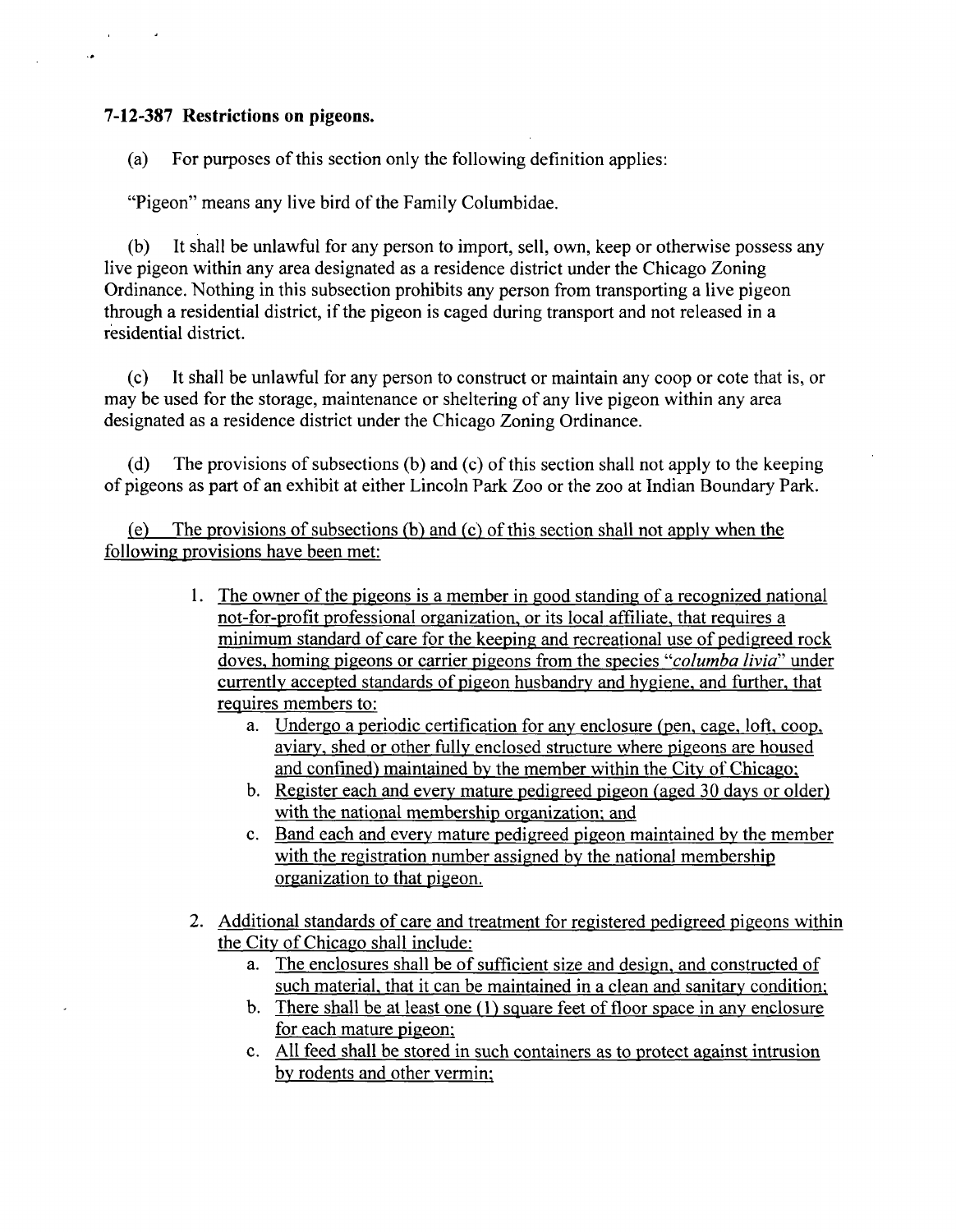- d. Droppings shall be handled in a sanitary manner within a closed container and disposed of properly:
- e. All pigeons shall be controlled by their owner so that they do not constitute a nuisance to neighboring property owners;
- f All pigeons shall be fed only within the confines of the enclosure; and
- g. All pigeons registered to the owner shall be confined to the enclosure, except for limited periods necessary for exercise, training and competition between the hours of 6:00 AM and 8:00 PM. and such pigeons shall not be released for flying which have been fed within the previous four (4) hours.
- 3. All enclosures shall prominently display at all times on the exterior of the enclosure a valid certification by the certifying national organization which lists the owner's name, address and membership number: the name, signature, address, and telephone number of the certifying inspector(s); the name, address and telephone number of the certifying national organization; and the renewal date of the certification.
- 4. It is the duty of each certified pigeon owner to register at least once every three years with the city clerk on forms as prescribed by the city clerk.
	- a. Application forms shall contain the owners name, signature, street address, valid membership number of a recognized pedigreed pigeon national organization, and other information required by the City Clerk.
	- b. As part of the registration application, pedigreed pigeon owners must submit a copy of the most recent enclosure certification from a recognized pedigreed pigeon owners national organization necessary to meet the requirements of this ordinance.
	- c. A processing fee of \$150.00 may be charged to the registrant.
	- d. The city clerk shall keep on file, for three years from date of issue, a copy, which may be an electronic copy, of each registration application issued.
	- e. Any person who knowingly makes a false statement of material fact on any pedigree pigeon owners registration shall be subject to the provisions of Section 1-12-010 of the Municipal Code
	- f. Current registration forms must be prominently displayed at all times on the exterior of the pigeon enclosure.
- 5. Any registered pedigreed pigeon owner who fails to meet the requirements of this paragraph (e). may be issued a written notice to cure the deficiency within 14 days, and if it they fail to cure the deficiency listed on the notice within 14 days from the delivery of such notice to the propertv owner, they may be subject to a violation with fines and penalties as outlined in paragraphs (f) and (g) below.

 $\leftrightarrow$  (f) Violation of any portion of this section shall constitute a public nuisance, which may be abated pursuant to the procedures described in section 7-28-010. In addition to any fine or penalty, an amount equal to three times the cost or expense incurred by the city in abating a nuisance may be recovered in an appropriate action instituted by the corporation counsel.